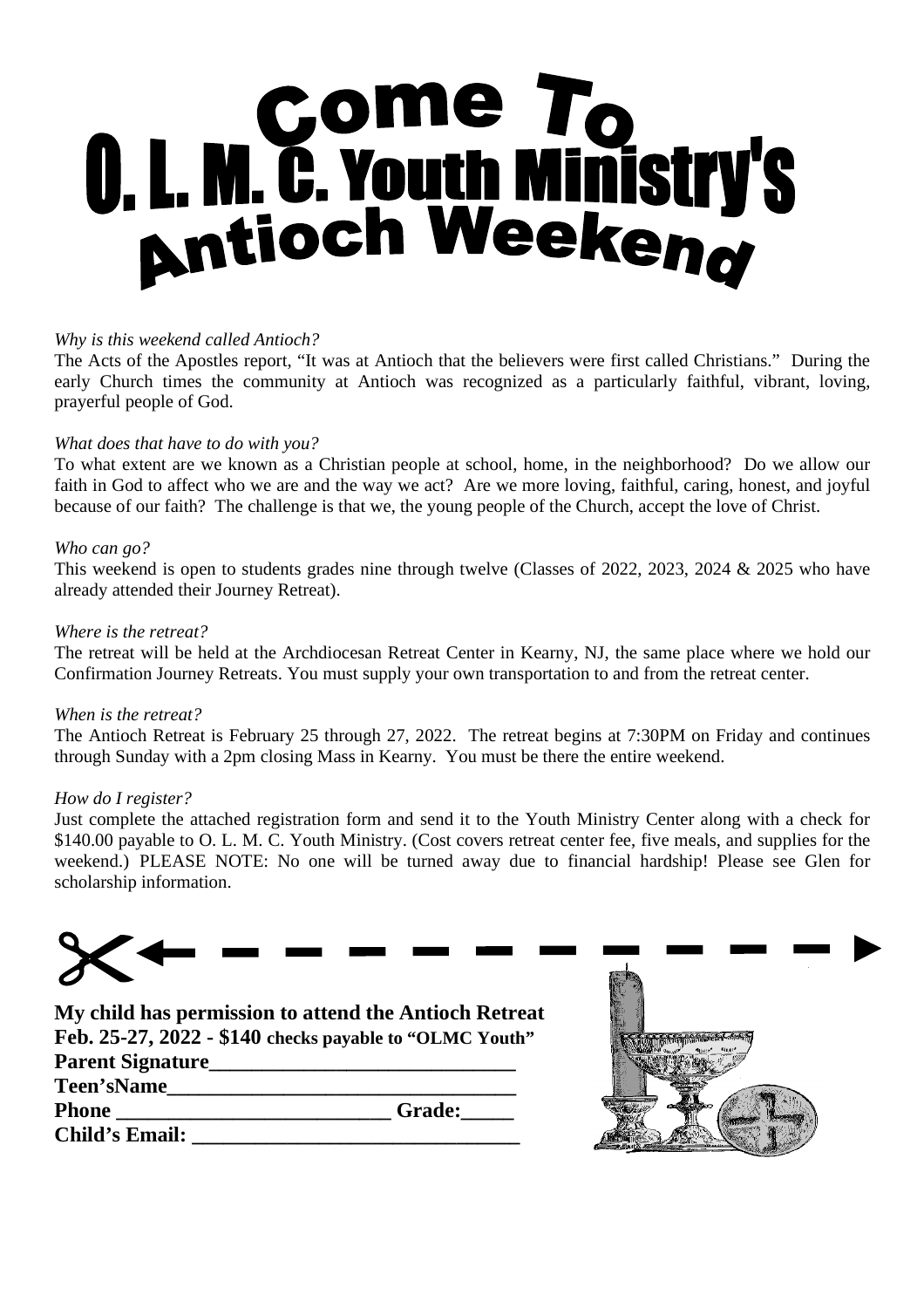### **INFORMATION TO HELP IN MAKING YOUR DECISION TO ATTEND…**

This will be our first full overnight retreat since February 2020 and the first Antioch Retreat Since December 2019!

We know deciding to attend may not be easy with Covid continuing. Here is some information that helped us in deciding to move forward and may help you in your decision.

### **GENERAL INFORMATION:**

- Covid cases in the State of New Jersey are decreasing at a good rate. We believe by the time the retreat weekend arrives; numbers will be significantly lower.
- Teenagers have been attending school and extracurricular activities in-person. We believe we should give our young people the same opportunity in their faith.
- If Covid levels begin to rise, we can move the retreat in the parish center and can make this decision days prior if need be.

### **ABOUT THE RETREAT CENTER:**

- The retreat center in Kearny has been doing overnight retreats for about eight months, mostly Catholic High School groups. To date, no direct link has been made to a Covid diagnosis and a retreat at the facility.
- We would be the only overnight group at the retreat center that weekend. The Center is willing to give us both floors. This gives us the option to spread the teenagers out in the rooms. It would not mean everyone gets their own room, but we can keep it to maximum of three to four per room to sleeping as opposed to the pre-Covid numbers of five or six. Attendees can choose their own roommates.
- The rooms on the upper floor have their own private bathrooms and showers. Therefore, teens in these rooms would only share bathrooms with those in their room. The middle floor (which is what we regularly use) has shared bathrooms for the entire floor (much like a dorm building at a college). We will only be using bedrooms on the upper floor.
- The floors are sanitized by the maintenance staff three times during the day. When we leave for breakfast, lunch, and dinner we prop the bedroom doors open and the maintenance staff sprays each bedroom and common area with electrostatic sprayers (the same ones we use in the church in between masses.) All doorknobs, stairwell banisters and common bathrooms are wiped down or cleaned multiple times a day.
- The dining hall no longer has any buffet style serving stations. Everyone receives an individual meal handled only by the kitchen staff.

**OVER**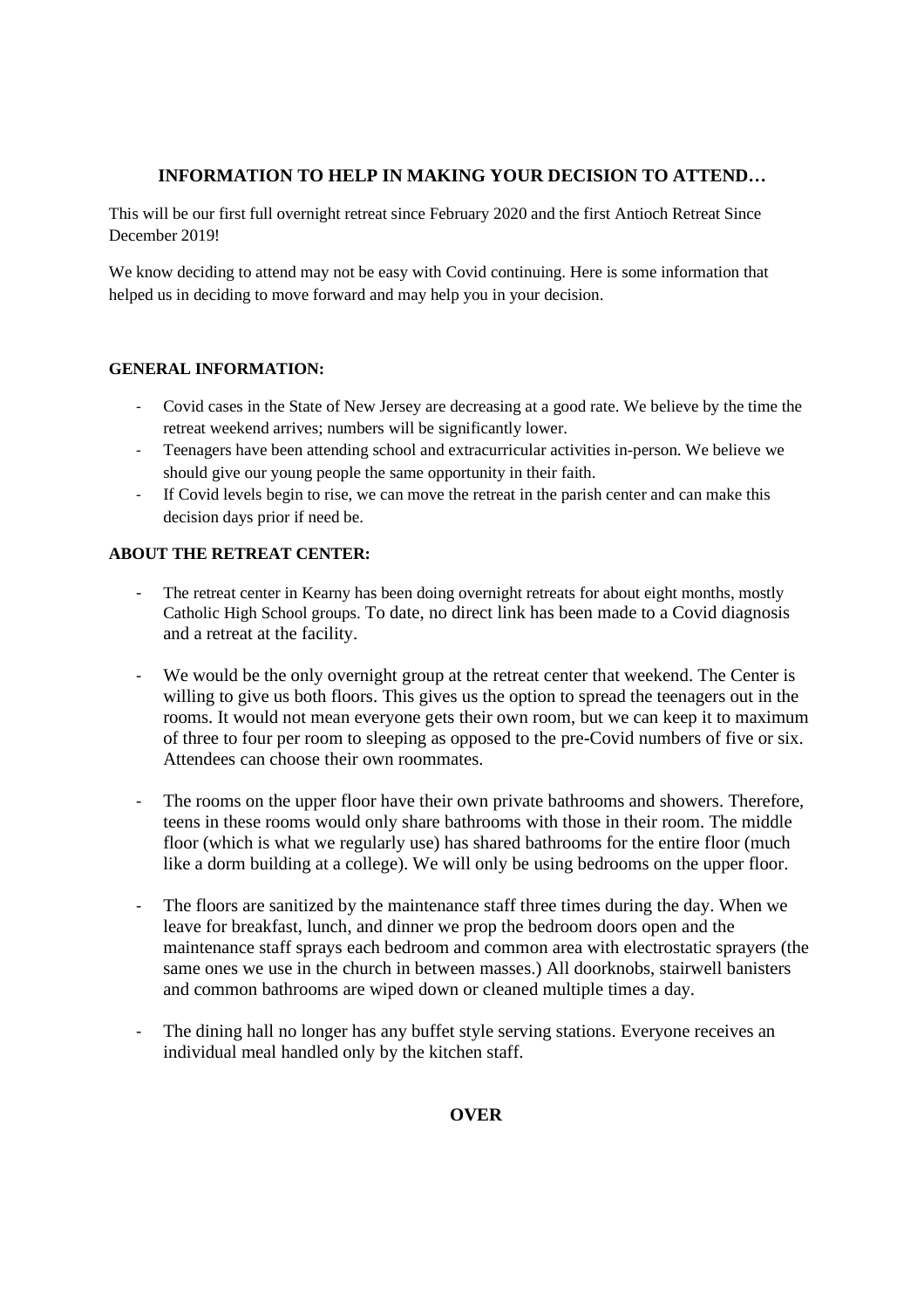### **ABOUT THE RETREAT:**

- We will accept a maximum of 38 candidates for the retreat. Adding in the team of 10 teens, our retreat will be a maximum of 48 teenagers and 4 adults.
- The Closing Mass will be held in Kearny as we did pre-pandemic at 2pm. Parents and family members are invited to join us.
- Candidates must provide their own transportation to and from the retreat center. No bus will be provided. (This was our policy for Antioch pre-pandemic as well.)

### **WE REPECTFULLY REQUEST…**

We request everyone (adults attending the retreat as well) to perform a rapid test on Friday before departure. If a positive test should result, we ask that you not attend the retreat.

Likewise, if you are showing any Covid type symptoms on the Friday of the retreat, we ask that you not attend for the safety of everyone.

### QUESTIONS?

Please call (201-444-0392) or email (gmccall@olmcridgewood.com)

## **TO SIGN UP PLEASE COMPLETE THE FOLLOWING:**

Antioch Permission Form (cut off from bottom of the first page in the packet) Permission and Health Form (last page of this packet) Room Request Form (lower portion of this page) Payment (Checks should be made payable to "OLMC Youth")

### -------------------------------------------------------------------------------------------------------------------- ROOM REQUEST FORM

TEEN'S NAME

### CHOOSE ONE:

My child can be placed in a room with a maximum of two other people (three total)

My child can be placed in a room with a maximum of three other people (four total)

### CHOOSE ONE:

- Roommates can be chosen by my child when they arrive at the retreat.
- Place my child with the following:

\_\_\_\_\_\_\_\_\_\_\_\_\_\_\_\_\_\_\_\_\_\_\_\_\_\_\_\_\_\_\_\_ \_\_\_\_\_\_\_\_\_\_\_\_\_\_\_\_\_\_\_

Parent Signature Date